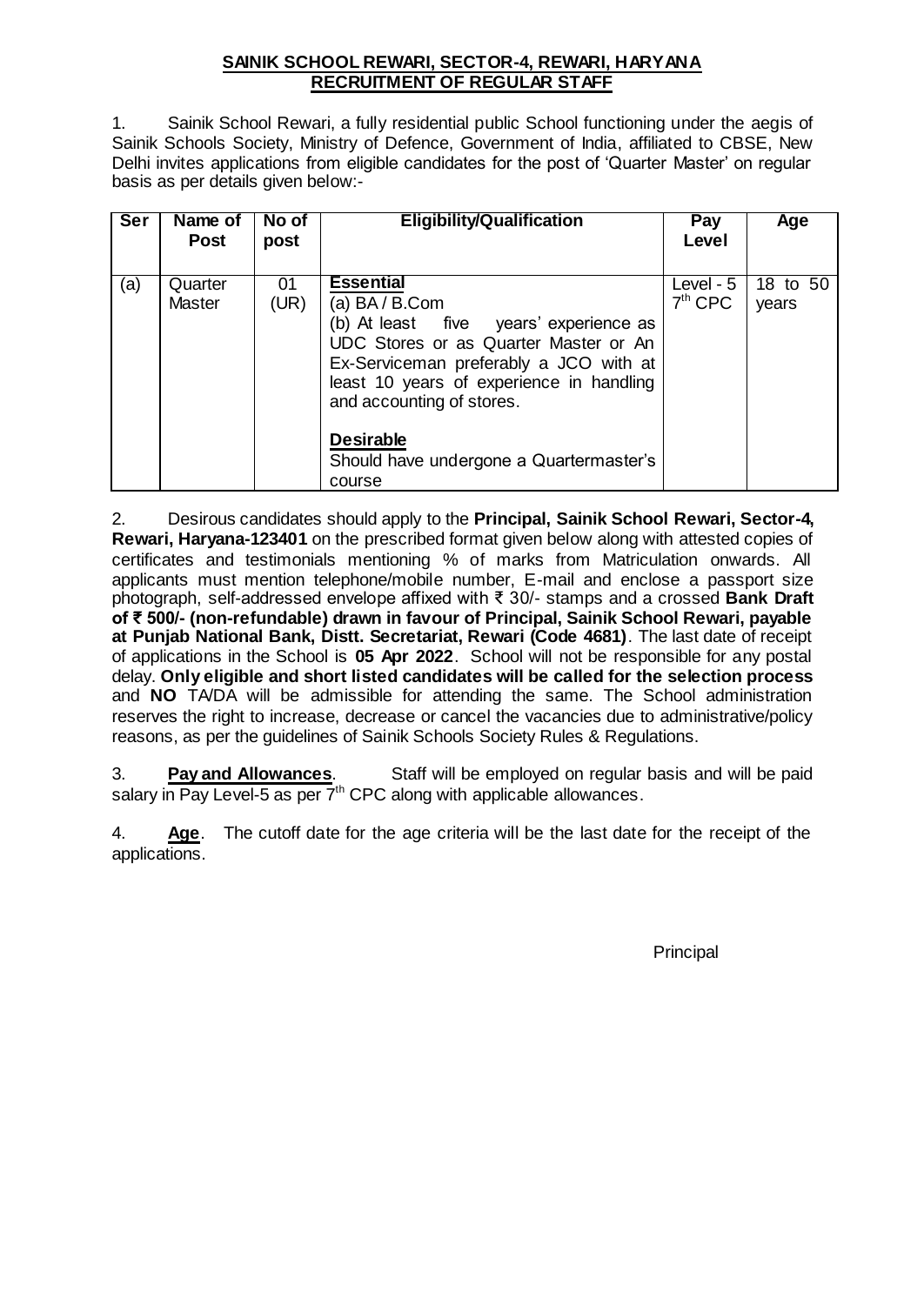# **APPLICATION FOR THE POST OF QUARTERMASTER**

|    | Fee amount _______________ DD No ________________ Name of Bank ____________ |                         |
|----|-----------------------------------------------------------------------------|-------------------------|
| 1. |                                                                             |                         |
| 2. |                                                                             | Recent<br>passport size |
| 3. | Date of Birth (in figures)<br>Year<br>Date<br>Month                         | photo                   |
|    |                                                                             |                         |
| 4. |                                                                             |                         |
|    |                                                                             |                         |
|    |                                                                             |                         |
| 5. |                                                                             |                         |
| 6. | Nationality                                                                 |                         |
| 7. |                                                                             |                         |
| 8. |                                                                             |                         |
| 9. | If Spouse is employed, nature of duties/post and details of Employer        |                         |

10. Academic Qualification (Matriculation onwards) including professional qualification, if any

| <b>Ser</b> | <b>Qualification</b> | Discipline/<br><b>Subjects</b> | Name of School/<br><b>College/University</b> | Year of<br><b>Passing</b> | $%$ of<br>marks | <b>Division</b> |
|------------|----------------------|--------------------------------|----------------------------------------------|---------------------------|-----------------|-----------------|
|            |                      |                                |                                              |                           |                 |                 |
|            |                      |                                |                                              |                           |                 |                 |
|            |                      |                                |                                              |                           |                 |                 |
|            |                      |                                |                                              |                           |                 |                 |

11. Proficiency in Languages (starting from mother tongue)

| <b>Ser</b> | Language | Read | <b>Write</b> | <b>Speak</b> |
|------------|----------|------|--------------|--------------|
|            |          |      |              |              |
|            |          |      |              |              |
|            |          |      |              |              |

#### 12. Hobbies/ Other Area of Interest

- (a) .....................................................
- (b) .....................................................

13. Extracurricular Activities (Attach Certificate, if any)

- (a) .....................................................
- (b) .....................................................

14. Proficiency in Sports (Attach certificate, if any)